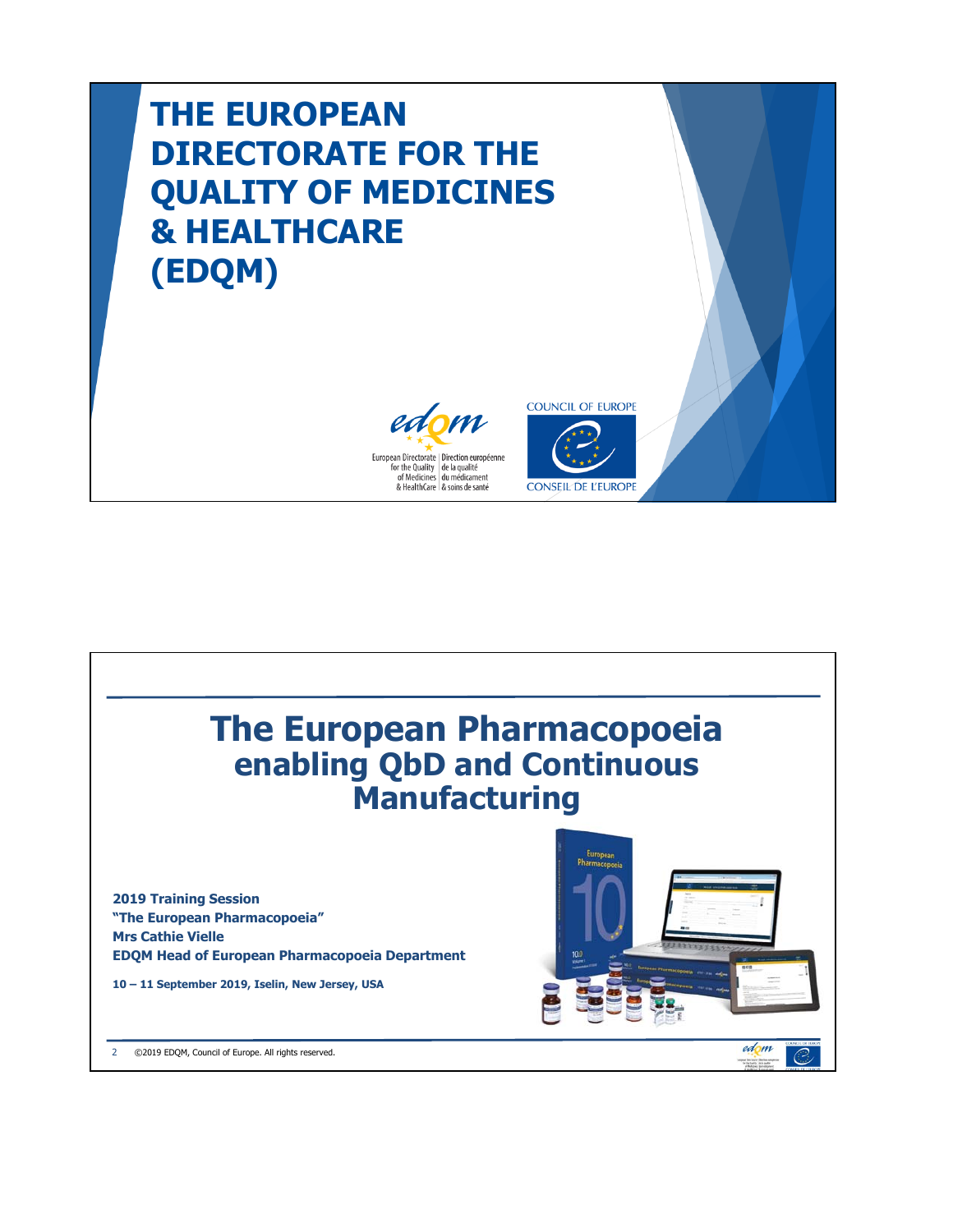

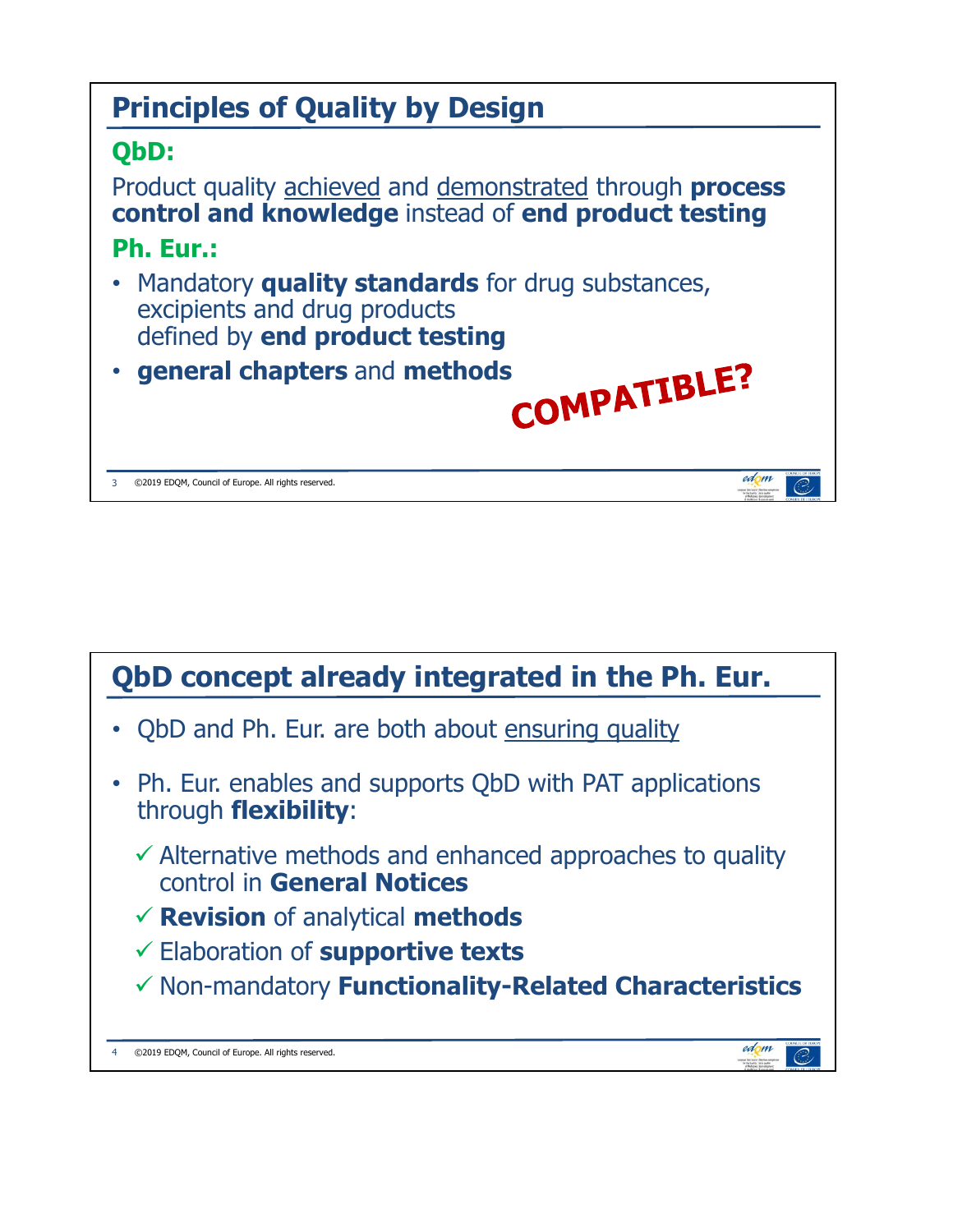

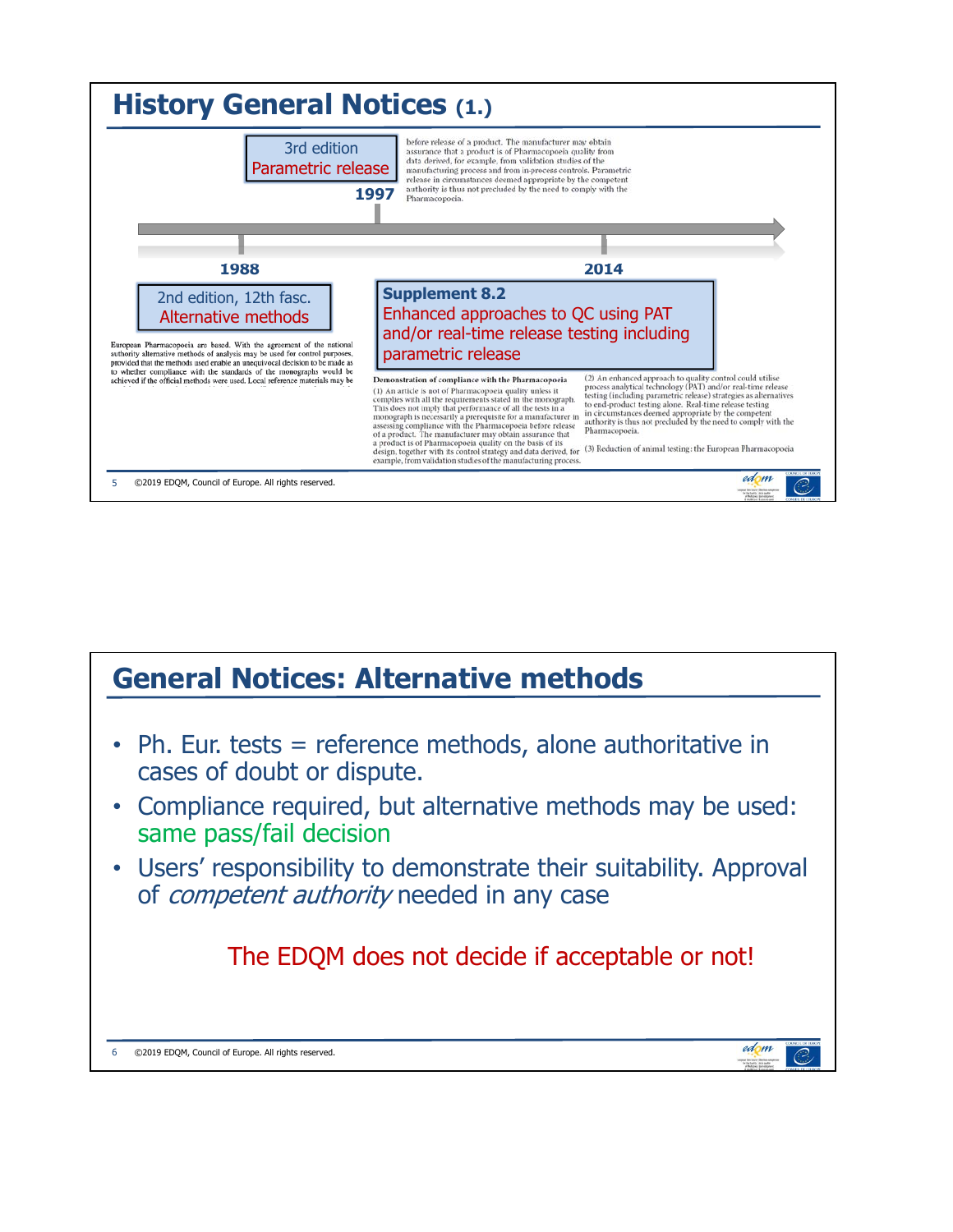

## **Flexibility in the Ph. Eur. : PAT**

"(2) An enhanced approach to quality control could utilise process analytical technology (PAT) and/or real-time release testing (including parametric release) strategies as alternatives to end-product testing alone. Real-time release testing in circumstances deemed appropriate by the competent authority is thus not precluded by the need to comply with the Pharmacopoeia."

edom

Q

©2019 EDQM, Council of Europe. All rights reserved.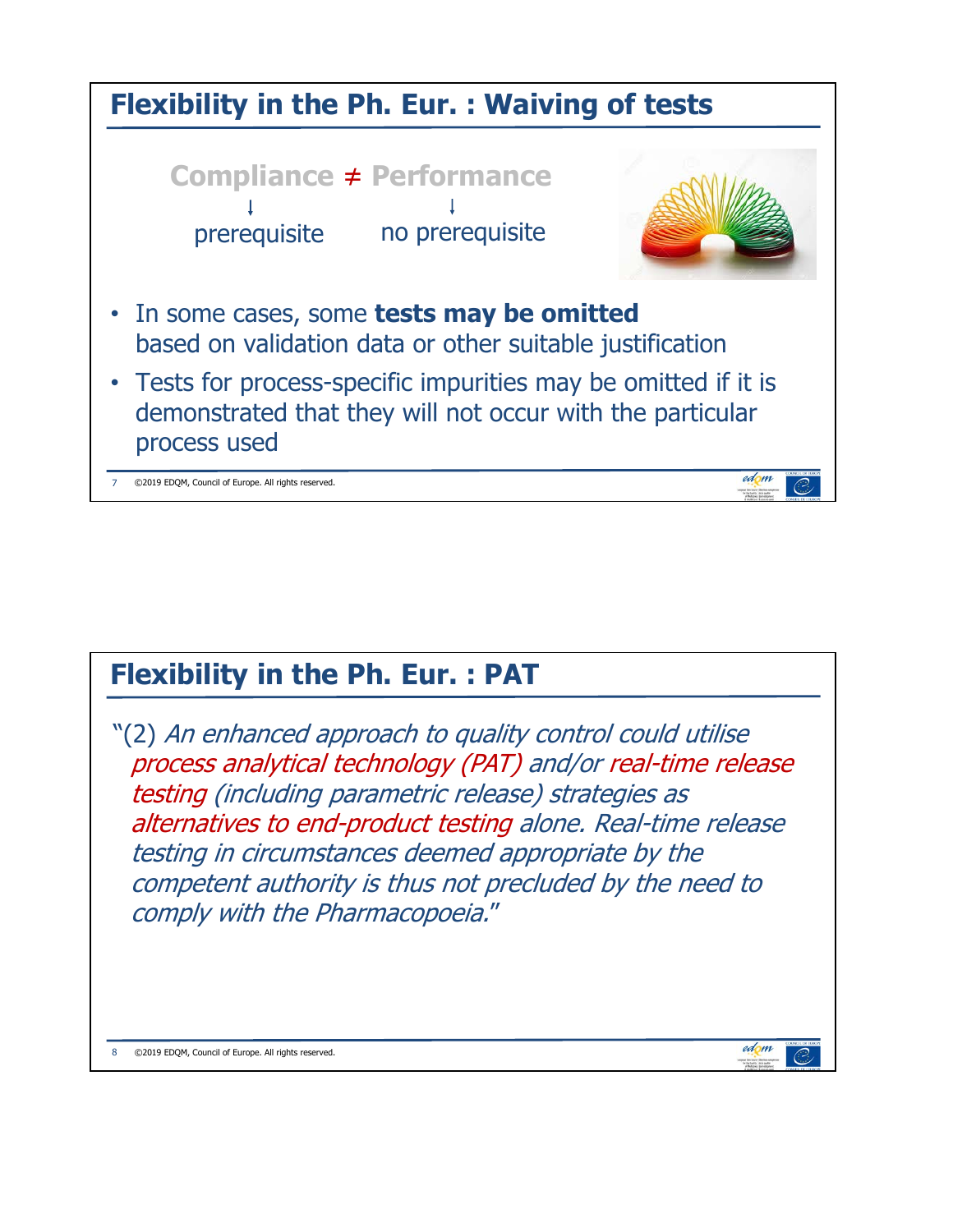

## **Interfacing Process and Analytics**

- Central to PAT
- In-line and on-line support rapid and automated adjustments
- **In-line**: directly in process stream
- **On-line**: automated diversion of portion, returned or not depending on detrimental nature
- **At-line**: within the production environment
- **Off-line**: at distance from process environment and delayed analysis.



10 ©2019 EDQM, Council of Europe. All rights reserved.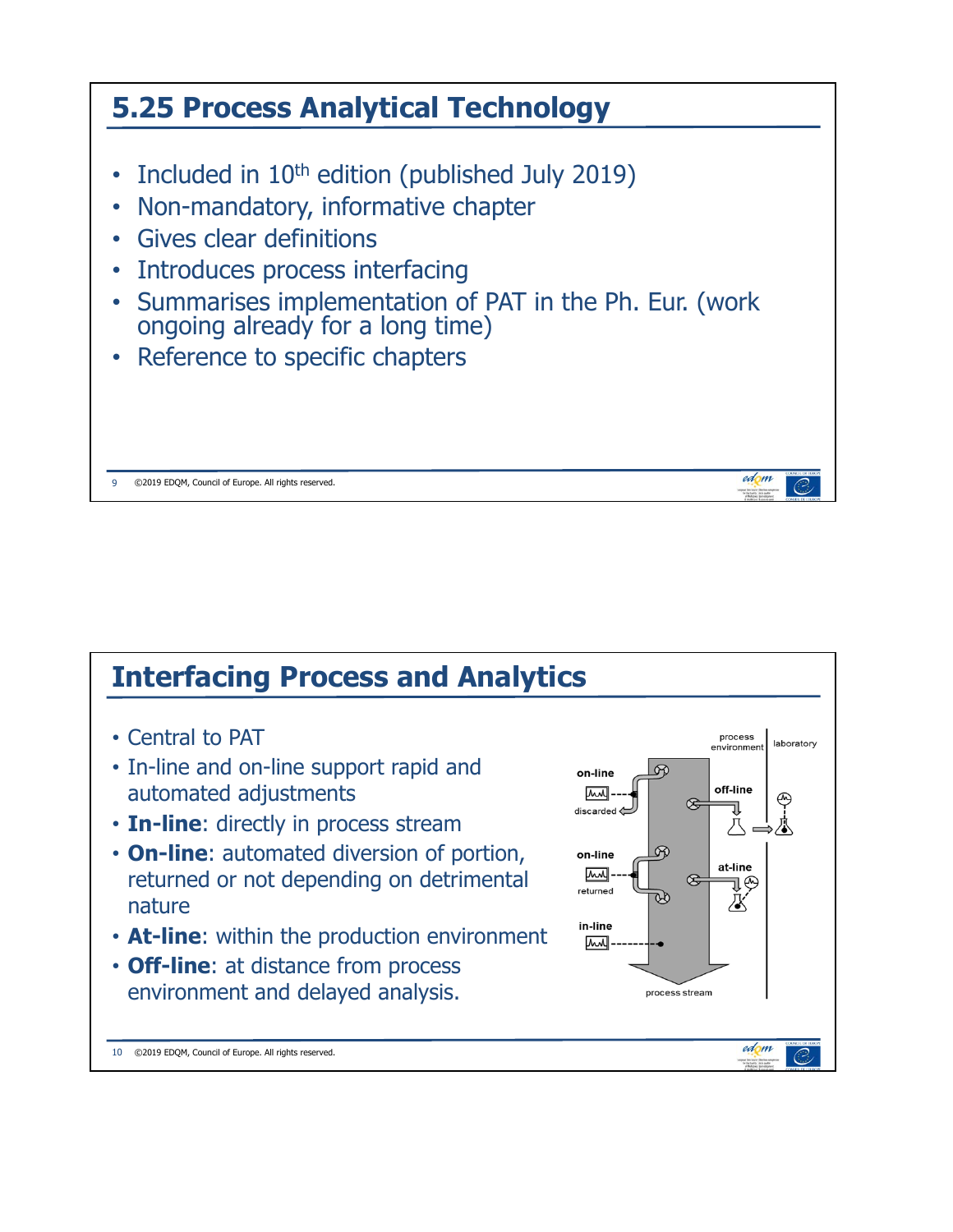

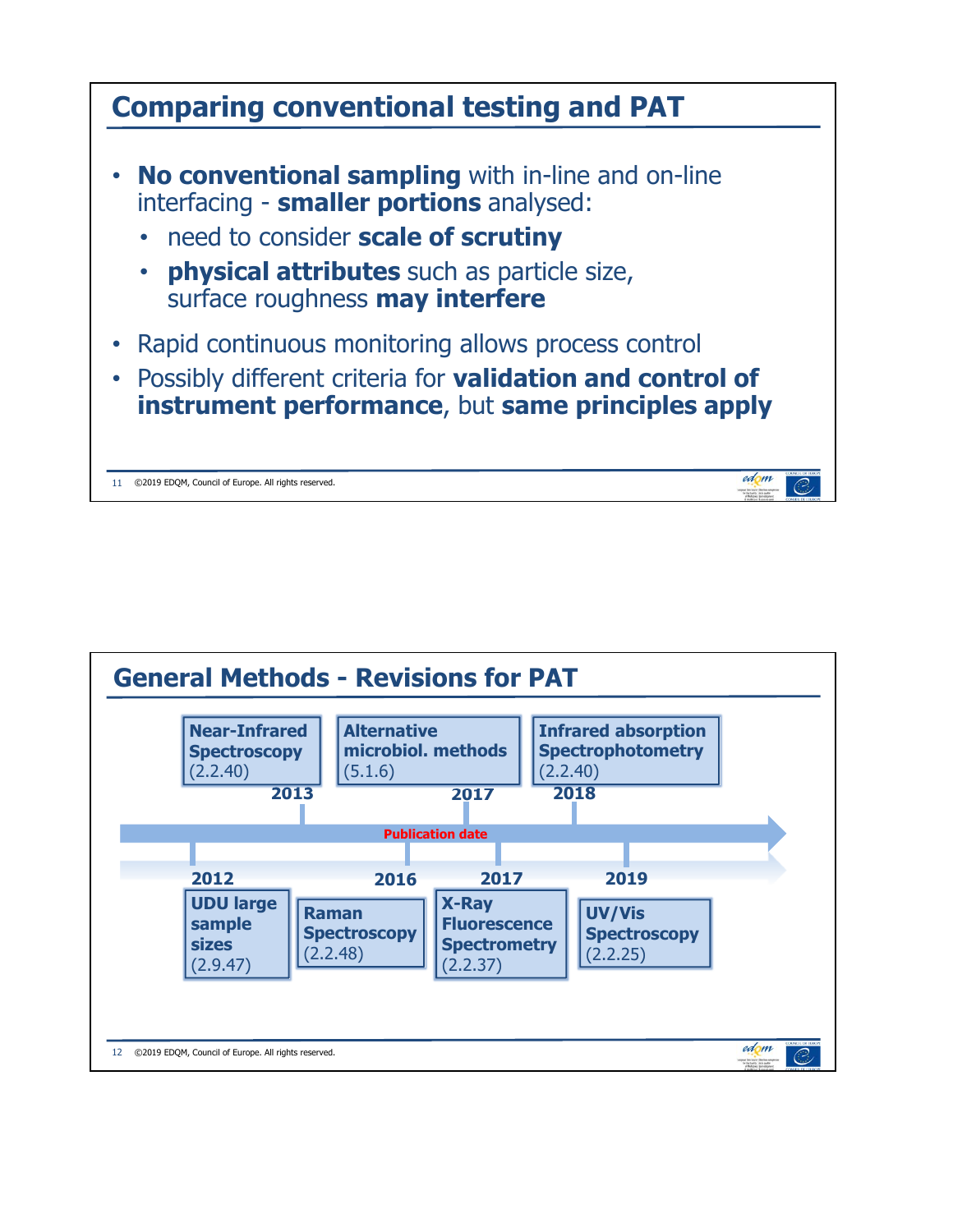

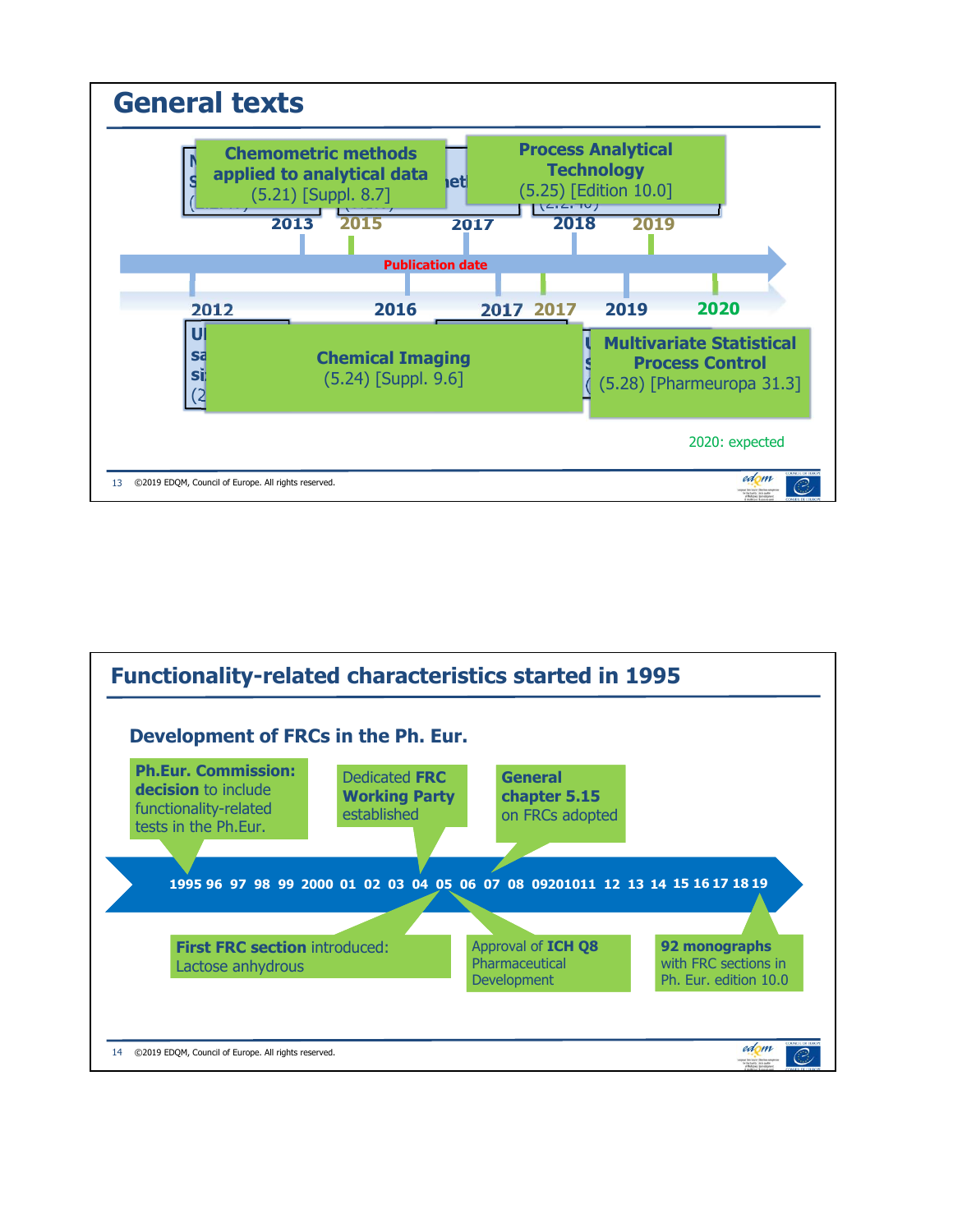